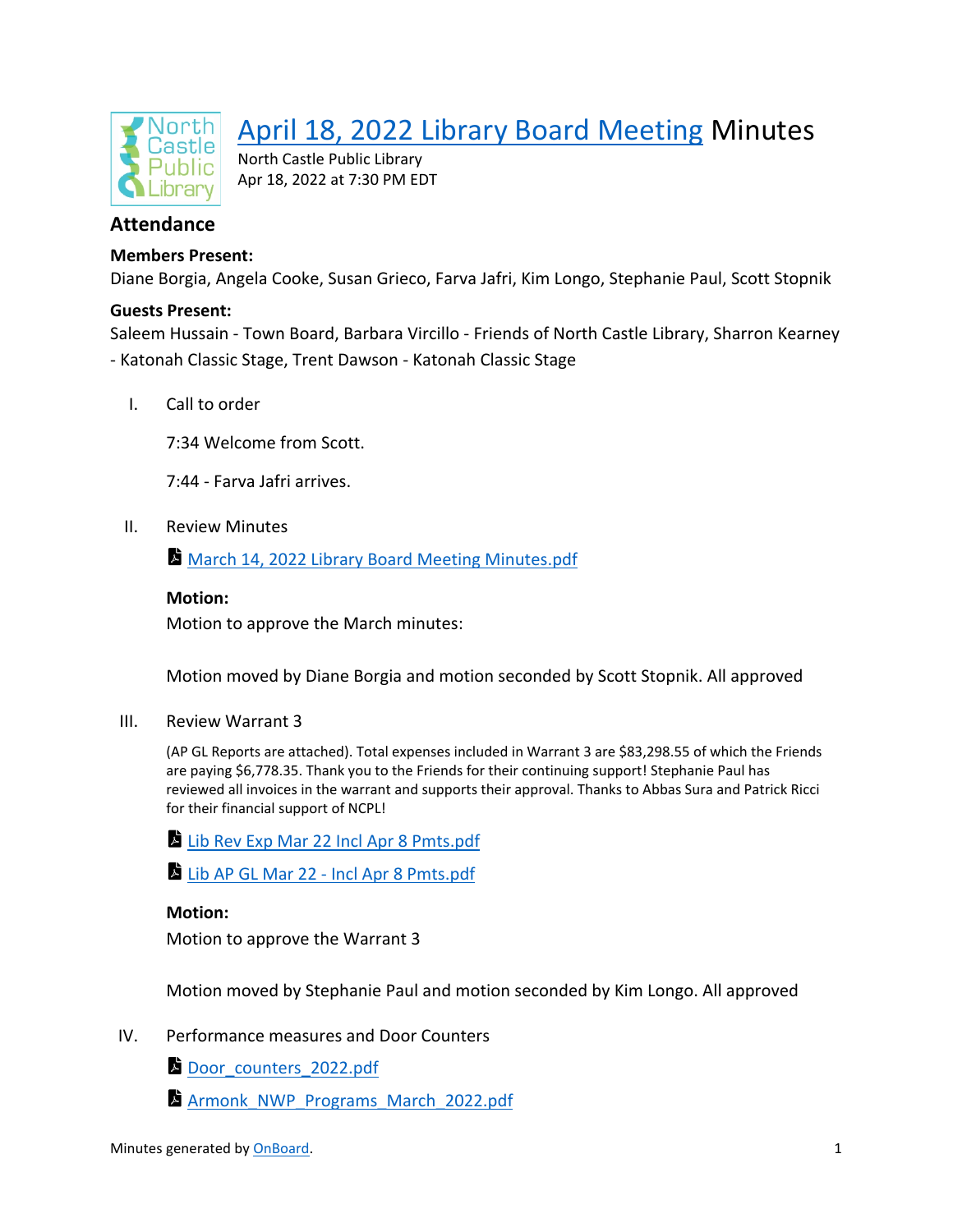Note: Performance measures and Door Counters were not reviewed.

V. Announcement of new Library Director

We do not know the start date for Katherine F. Kevin Hay is hopeful transfer papers will be prepared for the April 27 Town Board meeting. Katherine is required to give 30 days notice to her current position.

The staff has been informed and are all positive about the new director.

VI. Armonk Bathroom Bids and Summary

Please Review, and vote to approve or reject Armonk LL Bathroom bids. Architect is reviewing vetting lowest bids

- Library Restroom Peter A. Camilli & Sons.pdf
- **Library Restroom S&L Plumbing & Heathing.pdf**
- Library Restroom Taconic Remodeling Corp.pdf
- Library Restroom Vinco Builders.pdf
- [Library Restroom\\_WND Construction Corp.pdf](https://app.onboardmeetings.com/e5c917df97bc46c8ad38fd8baf8b24da-151/meetingBook/1e9f8eb2b131465dbbc2f2a1fd5e0eaf-151?page=139)
- **[Bid Comparison Summary North Castle Public Library Restroom Alterations.xlsx](https://app.onboardmeetings.com/e5c917df97bc46c8ad38fd8baf8b24da-151/meetingBook/1e9f8eb2b131465dbbc2f2a1fd5e0eaf-151?page=155)**
- Library Restroom FC&C Construction.pdf

Note:

These bids do not include materials.

Materials will cost approximately \$8000.

The job needs to be completed by June 2022 prior to the grant expiration.

The lowest bidder is WND Construction. A search by Board members did not find any information on this company. The company needs to be registered to do business in NY.

All bidders are supposed to be capable of doing the work on time and the company must be in good standing.

Having performed a business entity search on the NY Secretary of State web site, we have been unable to find WND Construction as an active corporation. As such, the board has concern that they are an active legal entity that is permitted to do business in NYS.

#### **Task: [\(view in OnBoard\)](https://app.onboardmeetings.com/e5c917df97bc46c8ad38fd8baf8b24da-151/tasks?filter=assignedToMe&flyoutTaskId=e5169668-8e84-43ed-b6cd-c7aade186909)**

Saleem Hussain will contact the Town for more information on the bidders and protocol. Due April 19, 2022 at 10:30 PM EDT.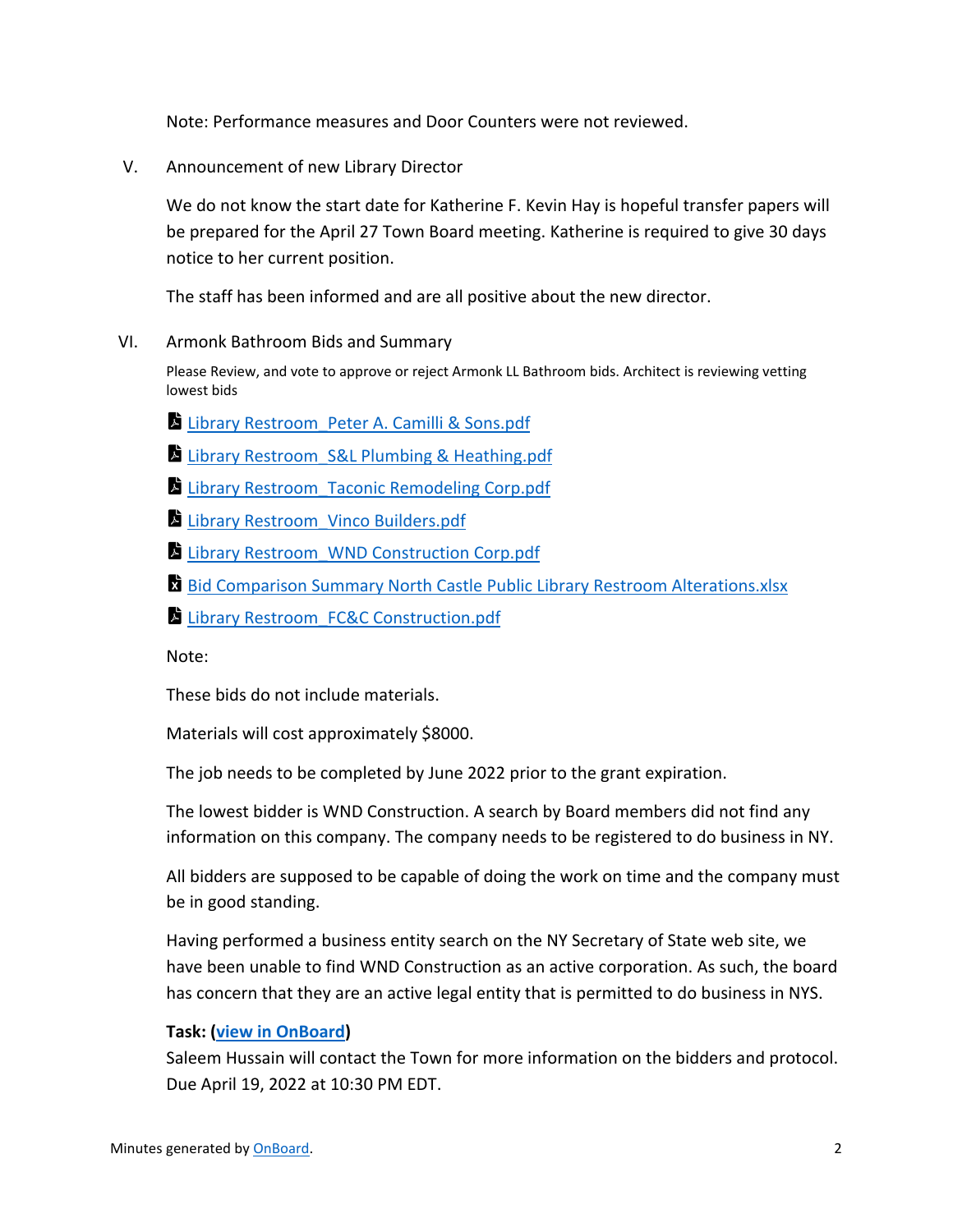### **Motion:**

Motion to approve WND Construction as the lowest bid as long as the Town Board can confirm that this is an operating firm registered with the State of NY. If the Town does not find WND to be suitable, then we would accept the next lowest bidder Vinco Builders.

Motion moved by Scott Stopnik and motion seconded by Diane Borgia. all in favor

#### VII. Meeting with Katonah Acting Company

Katonah Acting company directors Trent and Sharon will be presenting to the board. Hudson Stage sadly is closing its doors, and are proposing KAC as the new "home" theater company

Sharron Kearney and Trent Dawson are the directors of the Katonah Classics Stage company, a professional non-profit dedicated to producing classic plays. They are requesting to become the theater company in residence at Whippoorwill Hall.

<https://www.katonahclassicstage.com/>

They would like to have a permanent location where they can do 2 productions per year plus readings.

Armonk Players is the community theater that will continue to operate at Whippoorwill Hall.

Virginia shared the calendar for the Fall 2022 with KCS. They would like to do a reading and event to introduce to the community and a Spring 2023 production.

There will be insurance obligation, rental agreement etc drawn up if everyone is in agreement.

The performances by KCS attract a wide demographics of theater goers. They are starting a Shakespeare class for young people, film editing and others classes for young people.

This will not be a large revenue source.

#### **Task: [\(view in OnBoard\)](https://app.onboardmeetings.com/e5c917df97bc46c8ad38fd8baf8b24da-151/tasks?filter=assignedToMe&flyoutTaskId=518819d8-ed61-474a-8158-30b4f95ddcbc)**

Pull the last copy of the Hudson Stage agreement. Due April 21, 2022 at 8:00 PM EDT. Assigned to: Susan Grieco

VIII. Discussion: WLS policy agenda items

Kim Longo will share what she has learned and what we will be doing in this regard moving forward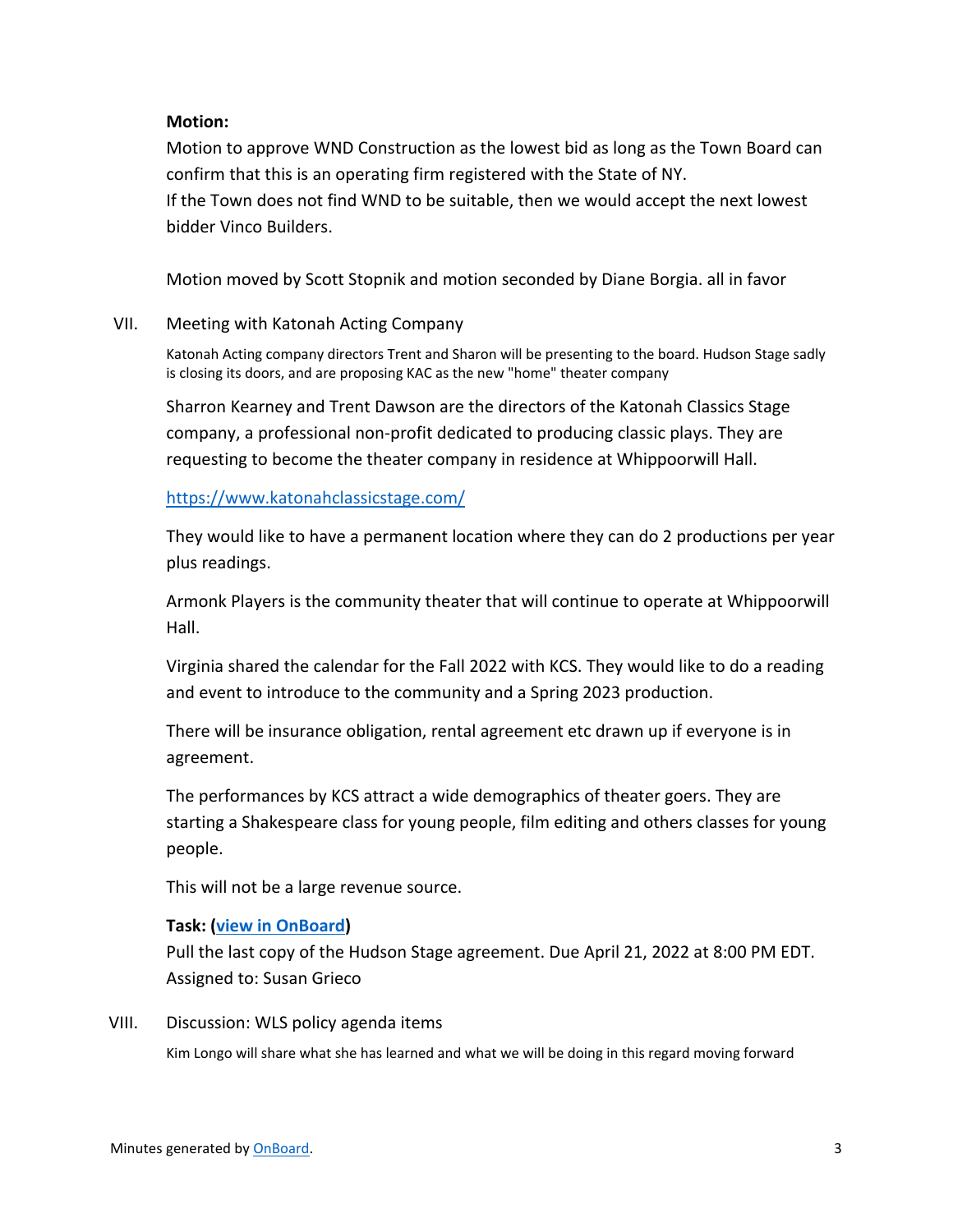This was not discussed at the meeting. More information will be communicated via email.

IX. Discussion: Armonk Art Show

The Armonk Outdoor Art Show will take place on October 1 & 2, 2022. Nicole Blum is the new Managing Director of the Art Show and she has some great ideas for the 60th anniversary show!

This year show will be highlighting the connection of the Friends and the Library. Volunteers from the Library will be needed.

#### X. Discussion: Enhanced security system and policy

**Incident 03262022184703.PDF** 

[Sample Digital Video Surveillance Policy - Scarsdale.pdf](https://app.onboardmeetings.com/e5c917df97bc46c8ad38fd8baf8b24da-151/meetingBook/1e9f8eb2b131465dbbc2f2a1fd5e0eaf-151?page=183)

There was an incident in the YA room with kids entering after hours through an open window. A police report was filed.

This was the first occurrence. There is a group of young adults that have been breaking the code of conduct over the last month.

What is the expense of security cameras? The single incident may not warrant the investment.

If there are repeat incidents then this will be escalated as needed. The staff will ensure everything is locked when closing.

We have a new applicant for the Library Board. Steven Harrison is from Armonk. He has a marketing background. Scott has spoken with him. Steven will be presented to the Town Board for approval.

Actions pending from last meeting:

- Brian Harp's resignation remove Brian from the web site and inform Mindy Susan/Angela
- Recruiting new board members Angela and Susan will have someone create a flyer based on info from from Kim.
- NYS report has not been reviewed yet by the WLS

Kim is making a list of items to discuss with Katherine.

Diane will not be able to attend the board meeting on June 13 due to personal travel.

For July 11, Diane is available remotely should the board approve joining via zoom.